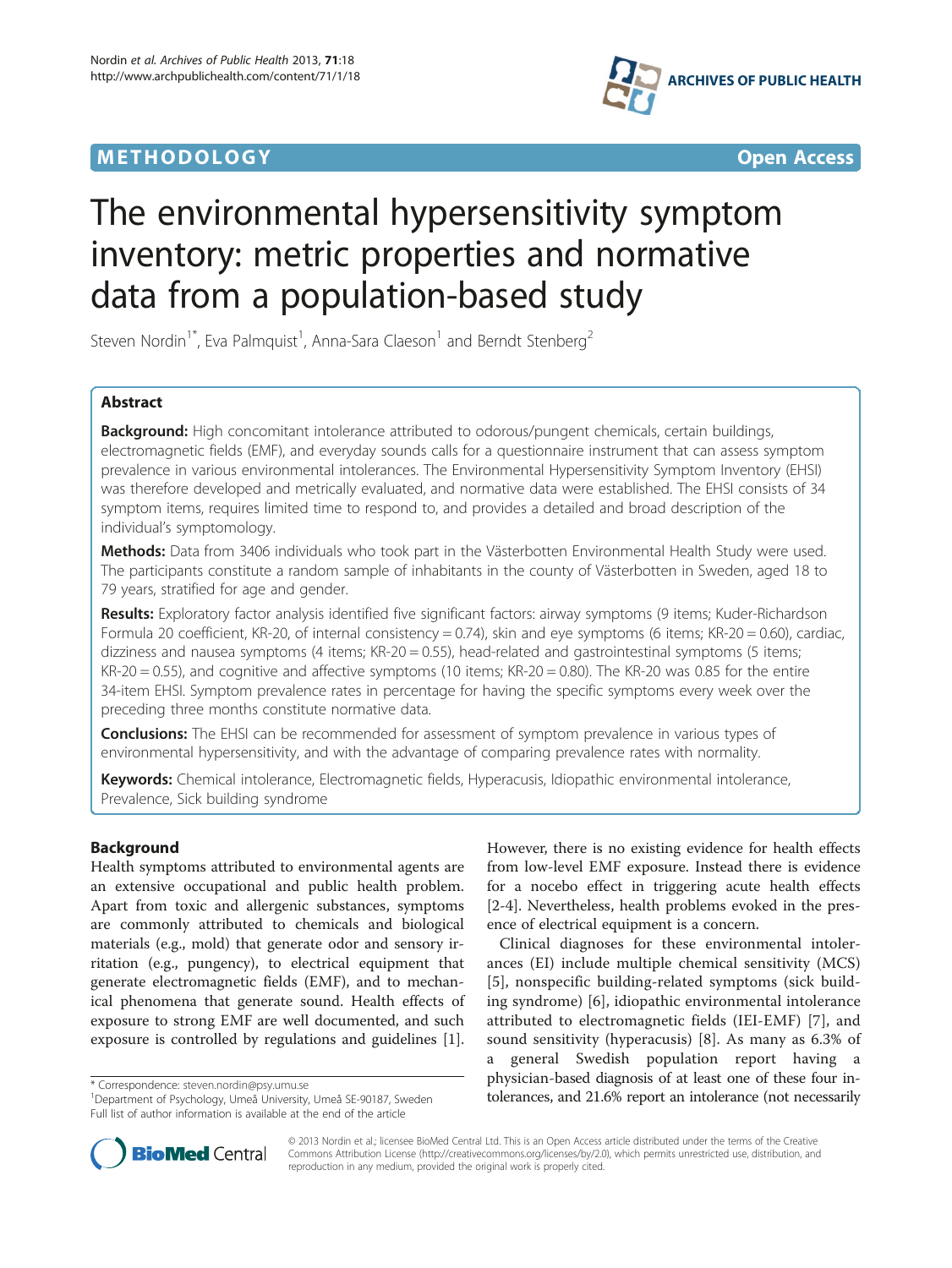diagnosed) to at least one of the environmental factors odorous/pungent chemicals, certain buildings, EMF, and everyday sounds [[9\]](#page-8-0).

Apart from general symptoms (e.g., fatigue and headache) that are common in these EI, certain symptoms seem to be more common in certain types of intolerance. For example, airway symptoms are common in intolerance to odorous/pungent chemicals [\[10](#page-8-0)], eye, upper respiratory and skin symptoms among nonspecific building-related symptoms [\[11](#page-8-0)], skin symptoms in intolerance attributed to EMF [[12](#page-8-0)], and emotional symptoms and concentration difficulties in sound sensitivity [\[13\]](#page-8-0). Regarding EMF, skin symptoms dominate among those who attribute their symptoms to computer screens, fluorescent lamps and television sets, whereas those who attribute their symptoms to EMF in general have a more cognitive and emotional symptom picture [[14,15\]](#page-8-0). The symptom picture varies within intolerances in general, and there is overlap between intolerances.

Studies of quality of life in EI have mostly been focused on individuals with severe MCS [[16-20](#page-8-0)], with exception of sound sensitivity [\[21](#page-8-0)]. The impact on quality of life is predominantly manifested as not having access to society, and having difficulties keeping a job and maintaining social relations. Hence, in addition to health symptoms that per se are bothersome, attempts to avoid the symptoms by avoiding the environmental exposure results in isolation for the afflicted individual. Indeed, avoidance of the environmental exposure is the most commonly reported coping strategy in MCS [[22\]](#page-8-0), and is common also in symptom-attribution to EMF [\[23](#page-8-0)] and sounds [\[13](#page-8-0)].

Self-reports are important for diagnosing EI due to the lack of objective markers that are generally agreed on. In this context information on the afflicted individual's symptomology is valuable, which also may contribute to the understanding of possible underlying mechanisms. For example, a symptom picture of predominantly airway symptoms may possibly indicate C-fiber hypersensitivity as in sensory hyperreactivity [[24](#page-8-0)], whereas a picture of predominantly cognitive and affective symptoms may indicate an anxiety and stress-related condition [\[25\]](#page-8-0).

Questionnaire instruments have been developed and metrically evaluated for assessment of specific symptoms in certain types of EI. These include the Quick Environmental Exposure and Sensitivity Inventory [[26](#page-8-0)] and the Idiopathic Environmental Intolerance Symptom Inventory (IEISI) [[10\]](#page-8-0) for intolerance to odorous/pungent chemicals, and the MM-questionnaires for nonspecific building-related symptoms [\[27](#page-9-0)]. However, there is no documentation of metrically evaluated instruments for specific symptoms attributed to exposure to EMF or everyday sounds. Studies show that concomitant

intolerance attributed to odorous/pungent chemicals, certain buildings, EMF, and sounds is common [\[9,12,](#page-8-0)[28](#page-9-0)]. This motivates simultaneous investigation of these intolerances, which requests a questionnaire instrument that includes relevant symptoms in all these intolerances.

An objective of the current study was to develop and psychometrically evaluate a questionnaire instrument, referred to as the Environmental Hypersensitivity Symptom Inventory (EHSI), for asessment of symtomology in persons with symptoms attributed to odorous/pungent chemicals, certain buildings, EMF, and everyday sounds. The EHSI consists of 34 symptom items, requires limited time to respond to (about 5 min), yet it provides a detailed and broad description of the individual's symptomology. The metric evaluation included investigation of dimensionality (factor structure) and reliability (internal consistency). The dimensionality was assessed with factor analysis to accomplish appropriate symptom categories. Thus, it is useful to group the symptoms into appropriate categories to enhance the responders' evaluation of their symptom prevalence and the administrator's interpretation of symptom pattern in the responses.

Another objective was to establish normative data for the EHSI. In addition to normative data for the general population, reference data were provided for combinations of specific age groups (young, middle-aged and elderly adults) and gender. These data referred to having had the specific symptom on a weekly basis over the preceding three months.

There can be a large difference in symptomology between individuals with EI. This suggests that a questionnaire-based instrument aimed at providing a detailed yet broad description of the individual's symptom picture should provide the respondent with the possibility to also report symptoms that are not specifically listed in the questionnaire. The EHSI was therefore designed to also include open-ended questions about additional symptoms pertaining to certain symptom categories as well as to symptoms pertaining to additional, unspecified categories. The objectives of this study were addressed by means of data from a population-based study, the Västerbotten Environmental Health Study.

## Methods

## Population and sample

The Västerbotten Environmental Health Study is an embracing name for different investigations on the same general population regarding various forms of environmental hypersensitivity in Sweden. The study population, inhabitants in the county of Västerbotten in Northern Sweden, has an age and gender distribution that is very similar to that of Sweden in general [[29\]](#page-9-0). A random sample, drawn from the municipal register, of 8600 individuals aged 18 to 79 years was invited to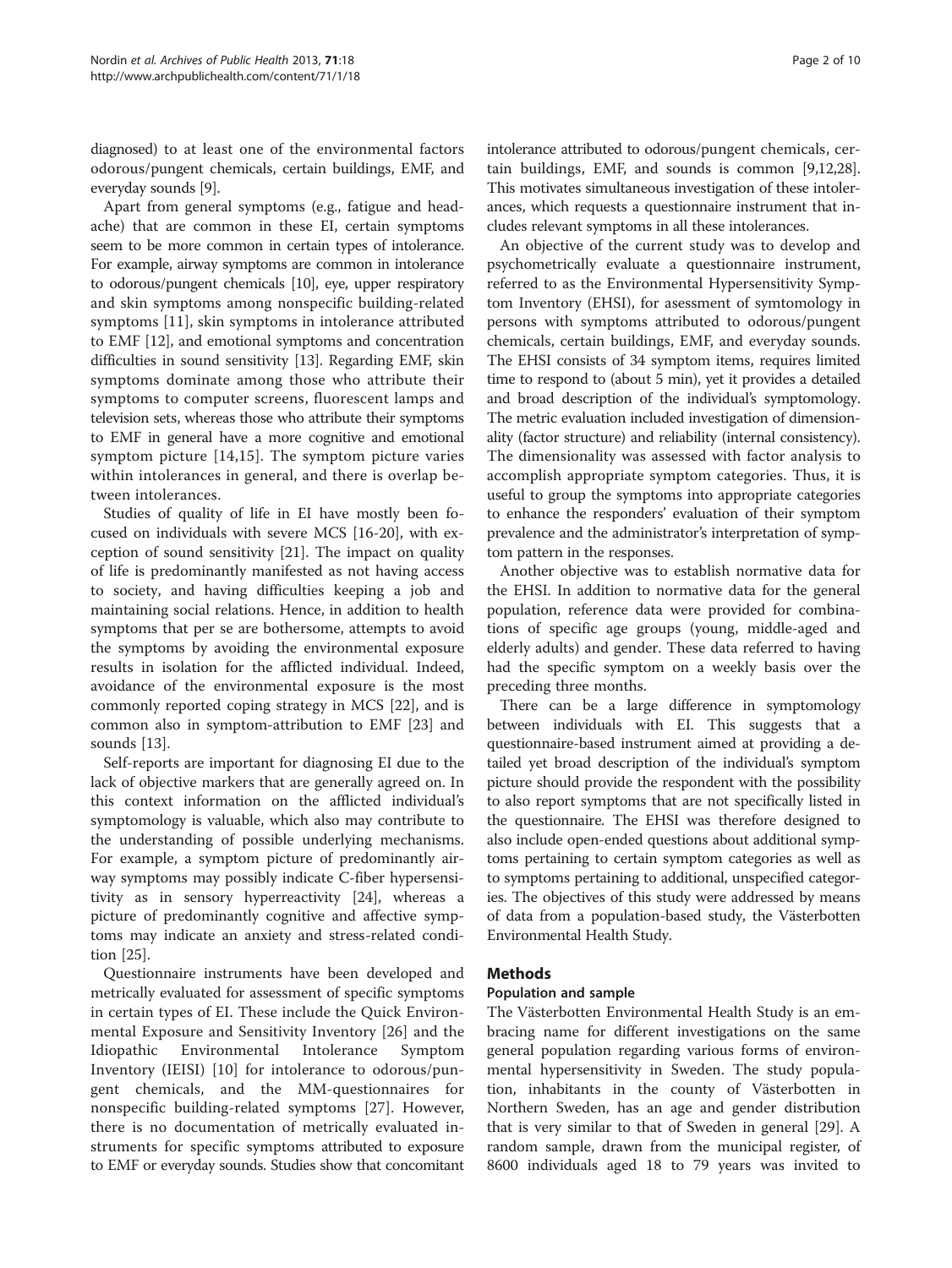<span id="page-2-0"></span>participate. The sample was stratified for age and gender according to the following age strata: 18–29, 30–39, 40– 49, 50–59, 60–69, and 70–79 years. Of the 8600 individuals, 8520 could be reached, among whom 3406 (40.0%) agreed to participate. Age and gender distributions for the responders are given in Table 1. The sample is described in Table 2 with respect to demographics, smoking, and health conditions of relevance to symptomology in EI.

#### The environmental hypersensitivity symptom inventory

The EHSI is to a large extent based on the IEISI that was developed for assessment of symptom prevalence attributed specifically to odorous/pungent chemicals [\[10](#page-8-0)]. The 27 specific symptoms in the IEISI were those reported by at least 20% of a sample with moderate to severe chemical intolerance. Many of these 27 symptoms are also commonly found in nonspecific building-related symptom [\[6](#page-8-0)[,30\]](#page-9-0), IEI-EMF [\[12](#page-8-0)[,31,32](#page-9-0)], and sound sensitivity [\[13](#page-8-0)]. However, certain modifications and additions to the IEISI were made to better cover the symptomology of intolerance to certain buildings, EMF, and sounds. Thus, "skin irritation/redness" was replaced with the four items "facial itching/stinging/tightness/heat", "facial redness", "dry facial skin", and "body itching"; and "head fullness/pressure" was replaced with the two items "head fullness" and "head pressure". Furthermore, "nasal mucosa irritation/dryness", "dry eyes", and "general discomfort" were added. In total, the EHSI consists of 34 specific symptoms.

Open-ended questions about additional symptoms pertaining to the symptom categories as well as to symptoms pertaining to additional, unspecified categories are also included in the EHSI. Since the likelihood of remembering to report a certain condition increases when that condition is provided to the respondent [\[33](#page-9-0)], examples of additional symptoms are given after each open-ended question in the EHSI. These examples were adopted from the IEISI. The final version of the EHSI is presented in Figure [1.](#page-3-0)

Table 1 Numbers of responders (and response percentages) across age and gender strata

| Age strata (years) | Women        | Men          |  |  |  |
|--------------------|--------------|--------------|--|--|--|
| 18-29              | 307 (32.7%)  | 179 (17.7%)  |  |  |  |
| 30-39              | 266 (40.9%)  | 177 (25.2%)  |  |  |  |
| $40 - 49$          | 288 (40.7%)  | 230 (31.3%)  |  |  |  |
| $50 - 59$          | 367 (51.0%)  | 295 (39.7%)  |  |  |  |
| 60-69              | 405 (58.6%)  | 356 (50.7%)  |  |  |  |
| 70-79              | 265 (53.8%)  | 271 (63.9%)  |  |  |  |
| 18-79              | 1898 (45.2%) | 1508 (34.9%) |  |  |  |

#### Table 2 Sample characteristics (n = 3406)

| Age, mean years (SD)                  | 51.2 (16.8)           |
|---------------------------------------|-----------------------|
| Women/men, n (%)                      | 1898/1508 (55.7/44.3) |
| Education (highest), n (%)            |                       |
| Primary school                        | 823 (24.5)            |
| High school                           | 1137 (33.8)           |
| University                            | 1405 (41.8)           |
| Smoker, n (%)                         | 298 (8.8)             |
| General health status, n (%)          |                       |
| Very good or excellent                | 1349 (40.0)           |
| Good                                  | 1152 (34.2)           |
| Somewhat good or poor                 | 868 (25.8)            |
| Diagnosis <sup>1</sup> , n (%)        |                       |
| Hypertension                          | 838 (24.6)            |
| <b>Diabetes</b>                       | 186 (5.5)             |
| Rheumatic disease                     | 147(4.3)              |
| Disease in back, joints or muscles    | 492 (14.4)            |
| Multiple chemical sensitivity         | 107(3.1)              |
| Nonspecific building-related symptoms | 47 (1.4)              |
| $IFI-FMF2$                            | 15(0.4)               |
| Sound sensitivity                     | 96(2.8)               |
| Asthma due to allergy                 | 164(4.8)              |
| Asthma other than allergy             | 129 (3.8)             |
| Allergic rhinitis                     | 298 (8.7)             |
| Atopic dermatatis                     | 88 (2.6)              |
| Migraine                              | 151(4.4)              |
| Generaliserad anxiety disorder        | 32(1.0)               |
| Depression                            | 170 (5.0)             |

<sup>1</sup>Self-report of having been given a diagnosis by a physician.

<sup>2</sup>ldiopathic environmental intolerance attributed to electromagnetic fields.

For the normative data, the frequency and time interval for a symptom to be considered as prevalent was having had the symptom every week over the preceding three months. This was partly based on the fact that this typically is used for the definition for nonspecific building-related symptoms [[34](#page-9-0)], partly due to the threemonth period being long enough to avoid memory effects and short enough to permit efficient follow-up studies after remedial measures have been taken [[27\]](#page-9-0).

## Procedure

A questionnaire was used that included the EHSI and questions regarding demographics, smoking, and health conditions (Table 2). The responders were mailed the questionnaire, to be returned by mail with prepaid postage. Non-responders received up to two reminders. All participants responded to the questionnaire during the period March-April, 2010, before the onset of the pollen season in Västerbotten. The study was conducted in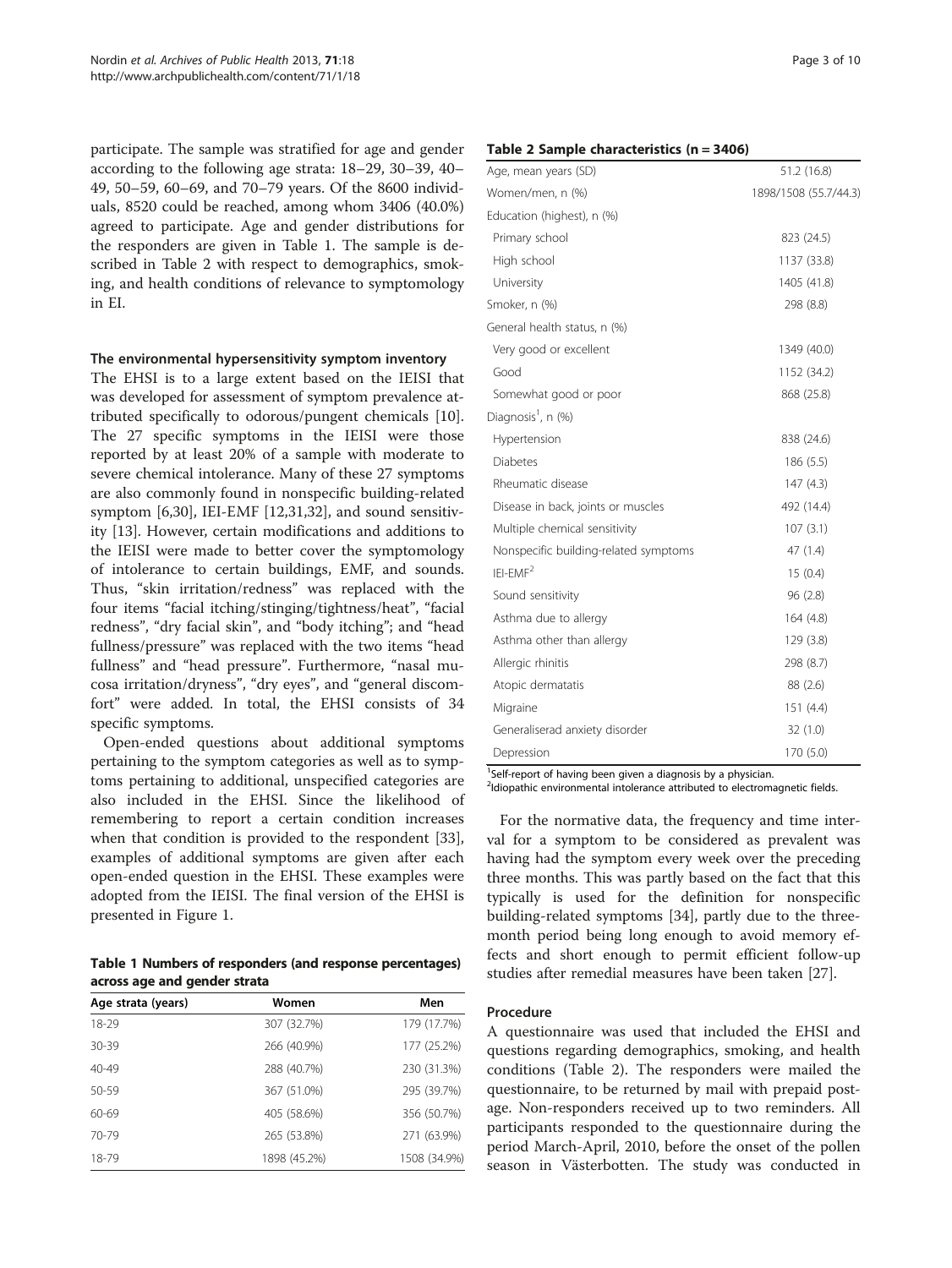# <span id="page-3-0"></span>The Environmental Hypersensitivity Symptom Inventory

Which of the following symptoms do you commonly experience when exposed to the environmental source to which you are sensitive?

# Airway symptoms

- $\Box$  Asthma or wheezing
- □ Shortness of breath
- □ Nasal congestion / discharge
- □ Postnasal drip
- □ Excessive mucus production
- □ Nasal mucosa irritation / dryness
- □ Sneezing
- $\Box$  Coughing
- $\Box$  Throat irritation / hoarseness
- □ Other airway symptoms (e.g. susceptibility to infections or mucus in lower airways) Describe these other symptoms:

## Skin and eye symptoms

- $\Box$  Facial itching / stinging / tightness / heat
- □ Facial redness
- Dry facial skin
- $\Box$  Body itching
- $\Box$  Eye irritation / burning
- $\Box$  Dry eyes
- □ Other skin or eye symptoms (e.g. body stinging or watering eyes) Describe these other symptoms:

## Cardiac, dizziness and nausea symptoms

- $\Box$  Heart pounding
- □ Chest discomfort
- $\Box$  Dizziness / lightheadedness
- $\Box$  Nausea
- □ Other cardiac, dizziness or nausea symptoms (e.g. irregular heart beat or feeling off balance) Describe these other symptoms:

Head-related and gastrointestinal symptoms

- □ Headache
- □ Head pressure
- $\Box$  Head fullness
- □ Abdominal gas
- □ Abdominal swelling / bloating
- $\Box$  Other head-related or gastrointestinal symptoms (e.g. tender face / sinuses or abdominal pain) Describe these other symptoms:

#### **Cognitive and affective symptoms**

- □ Memory difficulties
- □ Concentration difficulties
- □ Absent-minded
- General discomfort
- □ Sleep disturbance
- □ Fatigue
- $\Box$  Irritable / edgy
- $\Box$  Worried
- □ Tensed / nervous
- Depressed
- $\Box$  Other cognitive or affective symptoms (e.g. difficulties making decisions or loss of motivation) Describe these other symptoms:

#### Other symptoms

□ Other symptoms of any kind (e.g. excessive sweating or joint pain) Describe these other symptoms:

Figure 1 The environmental hypersensitivity symptom inventory.

accordance with the Helsinki Declaration and approved by the Umeå Regional Ethics Board. All responders gave their informed consent to participate.

#### Statistical analysis

An exploratory factor analysis with Promax rotation and Kaiser normalization was conducted to study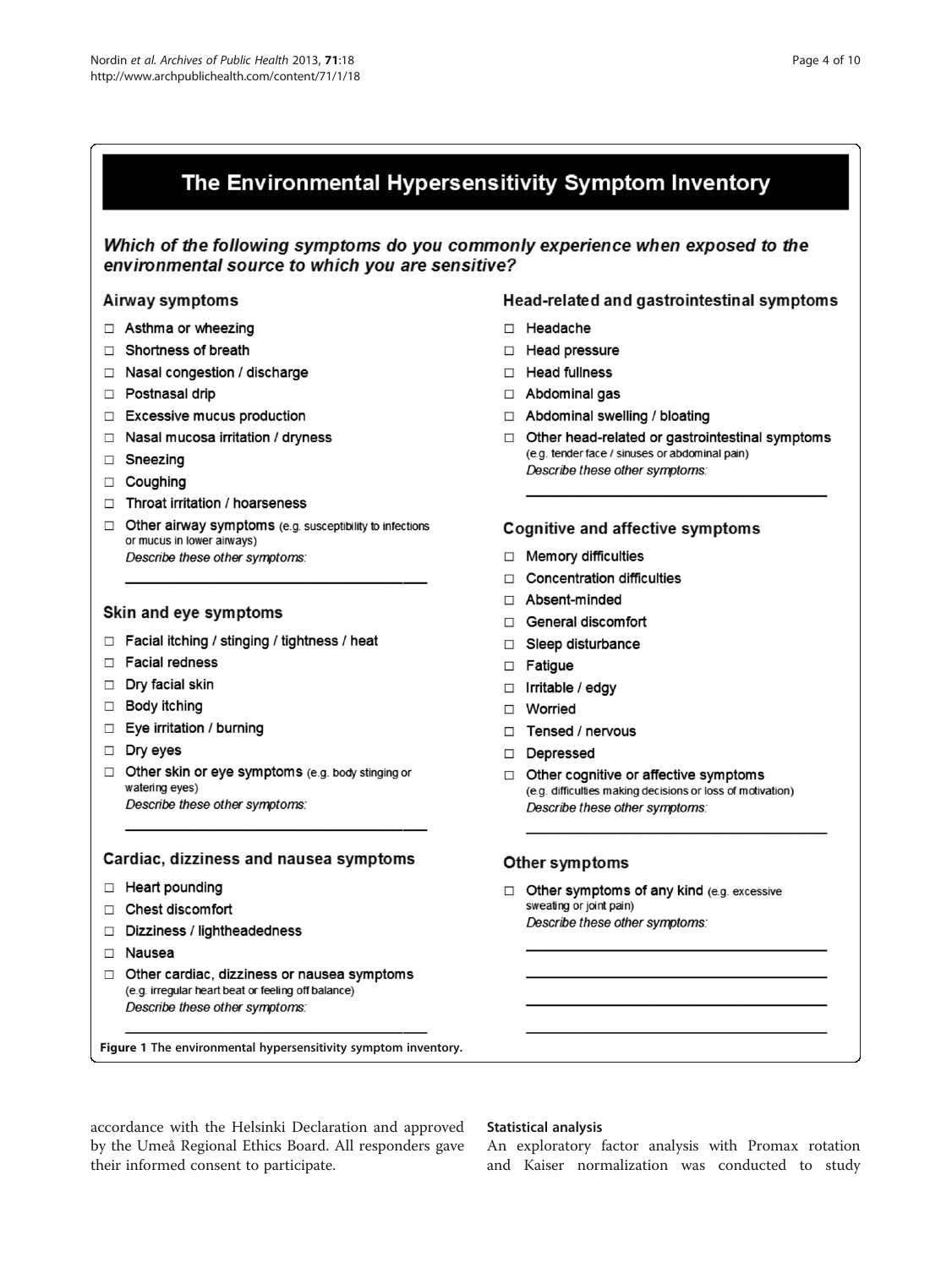dimensionality of the 34 specific EHSI symptoms for categorization into symptom groups. An oblique factor rotation was chosen since prior studies of environmental hypersensitivity suggest strong commonalities among various types of somatic symptoms [[4](#page-8-0)]. A scree test plot was made to identify the number of factors to be extracted [\[35](#page-9-0)]. The Kuder-Richardson Formula 20 coefficient (KR-20), comparable with the Cronbach alpha coefficient, was used for assessing internal consistency. Normative data for symptom prevalence were expressed in percentages among combinations of specific age groups [young (18–34 years), middle-aged (35–54 years), and elderly (55–79 years)] and gender, for the three age groups separately, for gender separately, and for the total sample. Since the response-rate in different age and gender strata varied, weighted prevalence rates for the entire sample were calculated as well. The weights used were calculated based on the inverse of the probability of respondents in each age and gender strata to participate [[36\]](#page-9-0).

#### Results

#### Dimensionality of the EHSI

The factor analysis of the data for the 34 specific symptoms identified nine factors with an eigenvalue above 1. Their eigenvalues were 6.09 (17.90% explained variance), 2.60 (7.66%), 1.57 (4.61%), 1.36 (4.01%), 1.31 (3.86%), 1.09 (3.20%), 1.06 (3.12%), 1.05 (3.09%), and 1.01 (2.95%). However, a scree-test plot suggests only five factors to be extracted (Figure 2; the number of factors preceding the last "elbow"; [\[35](#page-9-0)]). The factor loadings of each EHSI item on each of the five factors are presented in Table 3.

The ten items that loaded strongest on Factor 1 can be referred to as cognitive and affective symptoms; the nine items that loaded strongest on Factor 2 can be referred to as airway symptoms; the six items that loaded



#### Table 3 Factor loadings with the strongest loading for each symptom item given in bold

|                                        | 1    | 2    | 3    | 4    | 5        |
|----------------------------------------|------|------|------|------|----------|
| Concentration difficulties             | .695 | .145 | .273 | .216 | .260     |
| Depressed                              | .667 | .084 | .149 | .235 | .248     |
| Worried                                | .649 | .072 | .154 | .298 | .239     |
| Tensed/nervous                         | .644 | .046 | .189 | .317 | .210     |
| Absent-minded                          | .613 | .159 | .210 | .107 | .223     |
| General discomfort                     | .607 | .080 | .152 | .428 | .182     |
| Irritable/edgy                         | .599 | .090 | .170 | .174 | .322     |
| Memory difficulties                    | .564 | .205 | .263 | .172 | .142     |
| Fatigue                                | .545 | .142 | .243 | .102 | .466     |
| Sleep disturbance                      | .402 | .163 | .209 | .101 | .299     |
| Coughing                               | .119 | .683 | .106 | .240 | .072     |
| Throat irritation/hoarseness           | .119 | .665 | .176 | .239 | .122     |
| Shortness of breath                    | .174 | .656 | .124 | .528 | $-131$   |
| Excessive mucus production             | .141 | .587 | .196 | .246 | $-0.057$ |
| Postnasal drip                         | .128 | .564 | .273 | .106 | .137     |
| Nasal congestion/discharge             | .133 | .555 | .194 | .059 | .327     |
| Sneezing                               | .139 | .555 | .175 | .064 | .349     |
| Irritation/dryness of the nasal mucosa | .145 | .497 | .408 | .061 | .236     |
| Asthma or wheezing                     | .044 | .476 | .093 | .397 | $-253$   |
| Facial itching/stinging/tightness/heat | .205 | .184 | .691 | .201 | .076     |
| Facial redness                         | .221 | .136 | .689 | .134 | .074     |
| Dry facial skin                        | .259 | .133 | .599 | .057 | .266     |
| Dry eyes                               | .090 | .238 | .509 | .169 | .213     |
| Body itching                           | .207 | .197 | .478 | .154 | .147     |
| Eye irritation/burning                 | .192 | .350 | .460 | .173 | .247     |
| Chest discomfort                       | .238 | .188 | .143 | .602 | .106     |
| Heart pounding                         | .264 | .126 | .206 | .567 | .136     |
| Nausea                                 | .270 | .167 | .107 | .493 | .424     |
| Dizziness/lightheadedness              | .238 | .159 | .254 | .476 | .313     |
| Abdominal gas                          | .217 | .167 | .216 | .040 | .581     |
| Abdominal swelling/bloating            | .267 | .114 | .220 | .195 | .562     |
| Headache                               | .273 | .129 | .069 | .173 | .535     |
| Head fullness                          | .359 | .187 | .215 | .307 | .438     |
| Head pressure                          | .281 | .078 | .162 | .367 | .399     |

strongest on Factor 3 can be referred to as skin and eye symptoms; the four items that loaded strongest on Factor 4 can be referred to as cardiac, dizziness and nausea symptoms; and the five items that loaded strongest on Factor 5 can be referred to as head-related and gastrointestinal symptoms.

#### Reliability and normative data of the EHSI

The KR-20 coefficient was 0.74 for airway symptoms,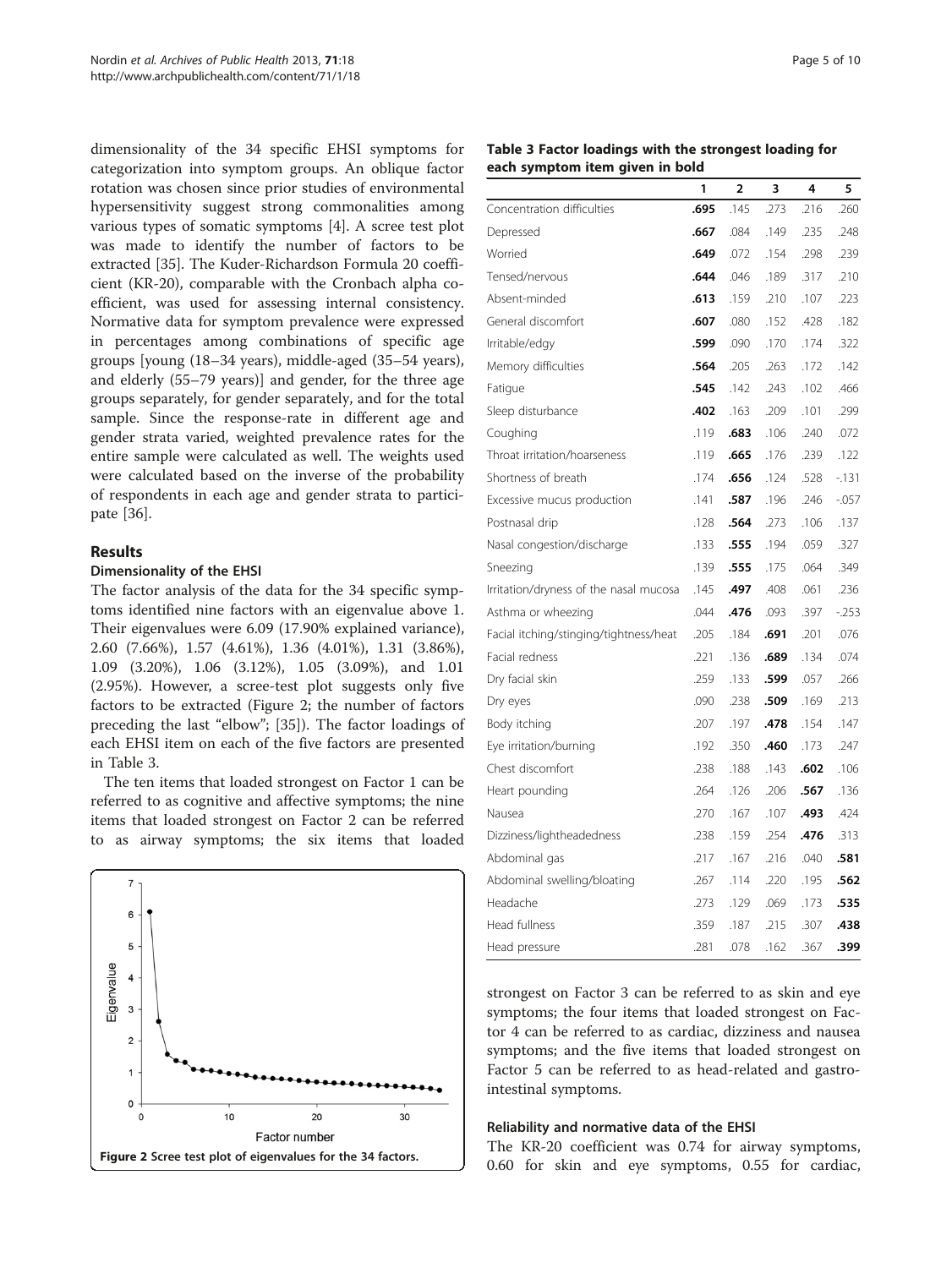dizziness and nausea symptoms, 0.55 for head-related and gastrointestinal symptoms, 0.80 for cognitive and affective symptoms, and 0.85 for the entire 34-item EHSI. Normative data are given in Table [4](#page-6-0) for prevalence of specific symptoms expressed in percentages of subpopulations who report having each symptom every week over the preceding three months.

# **Discussion**

An objective of the present study was to develop and psychometrically evaluate a questionnaire-based instrument, the EHSI, for assessment of symptom prevalence in persons with common types of environmental hypersensitivity. The instrument was aimed at requiring limited time to respond to, yet provide a detailed and broad description of the symptomology of the individual or group under study. Although the symtomology was focused on persons who attribute their symptoms to odorous/pungent chemicals, certain buildings, EMF, and sounds, the wide range of symptoms in the EHSI is likely to cover the symtomology of several other types of environmental hypersensitivity, including asthma and allergy.

The evaluation of the EHSI suggests a factor structure of five factors: airway symptoms, skin and eye symptoms, cardiac, dizziness and nausea symptoms, headrelated and gastrointestinal symptoms, and cognitive and affective symptoms. The grouping of the cardiac, dizziness and nausea symptoms can be explained by sympathetic activity such that extensive heart pounding can cause chest discomfort, nausea and dizziness. Grouping of head-related and gastrointestinal symptoms can be referred to both types of symptoms being common psychosomatic symptoms. As would be expected, the head-related and gastrointestinal symptoms were found to load relatively high on the cognitive and affective factor. The outcome from the factor analysis was similar to that reported by Miller and Mitzel [[37\]](#page-9-0) and by Andersson and associates [[10](#page-8-0)], also using factor analysis, for those symptoms that were in common between studies.

The internal consistency of the entire EHSI and the symptom category cognitive and affective symptoms can be considered as good, the symptom category airway symptoms can be considered as acceptable, the symptom category skin and eye symptoms can be considered as questionable, and the symptom categories cardiac, dizziness and nausea symptoms, and head-related and gastrointestinal symptoms can be considered as poor. The poor consistency in the latter two symptom categories is likely to be due to these categories having few items in combination with being rather broad. A consequence is that use of a composite measure of cardiac, dizziness and nausea symptoms, and head-related and

gastrointestinal symptoms from the EHSI should be supplemented with inspection of whether there is a large variability between the symptoms in this category. The validity of the EHSI was not investigated in this study. One reason for this is that the majority of its symptoms have been validated in a prior study of environmental hypersensitivity [\[10\]](#page-8-0). Another reason is the simplicity of assessment with the EHSI: having a specific symptom or not. Thus, the face validity [[38\]](#page-9-0) of the EHSI can be considered as good.

Another objective of the study was to provide normative data for various subgroups of age and gender, and for the general adult population. The population-based nature of the Västerbotten Environmental Health Study and the fact that the study population has an age and gender distribution that is very similar to that of Sweden in general [\[29](#page-9-0)] enhances the representativeness. However, among the randomly selected individuals only 40% volunteered, which compromises the representativeness. Research ethical regulations for conducting research in Sweden do not allow asking the selected individuals why they chose not to participate or about certain characteristics they may possess [[39\]](#page-9-0). However, information on age and gender was available for those who declined participation in this study, and the largest proportion of non-responders was found among young men (Table [1](#page-2-0)). The generally low response rate increases the risk of a selection bias. Thus, the special topic of the study (environmental health) may have attracted, in particular, respondents with health problems attributed to environmental aspects [[40](#page-9-0)], which may have resulted in the prevalence rates being higher than otherwise would have been the case. Comparisons with data from prior Swedish population-based studies do only partly support the notion that the current prevalence rates are too high. Whereas Eriksson and Stenberg [\[34](#page-9-0)] reported prevalence rates for adults aged 18–64 years that were generally lower than in the present study, Andersson and Norlén [[41\]](#page-9-0) reported rates based on all ages that were generally higher. The generally higher prevalence rates in women than in men (Table [4\)](#page-6-0) accord with typical results on gender differences [[42](#page-9-0)], and the pattern of age-related differences corresponds in general with prior Swedish population-based data for young and middle-aged adults [\[34\]](#page-9-0).

The applicability of the EHSI is not limited to assessment of having had the specific symptoms every week over the preceding three months, or to assessment of prevalence (yes/no), for which the normative data are valid. The instrument can also be used for assessing the prevalence of symptoms as a direct result of the environmental exposure. Furthermore, the respondent can rate to what extent he/she experiences each symptom. An example of an appropriate rating scale for such a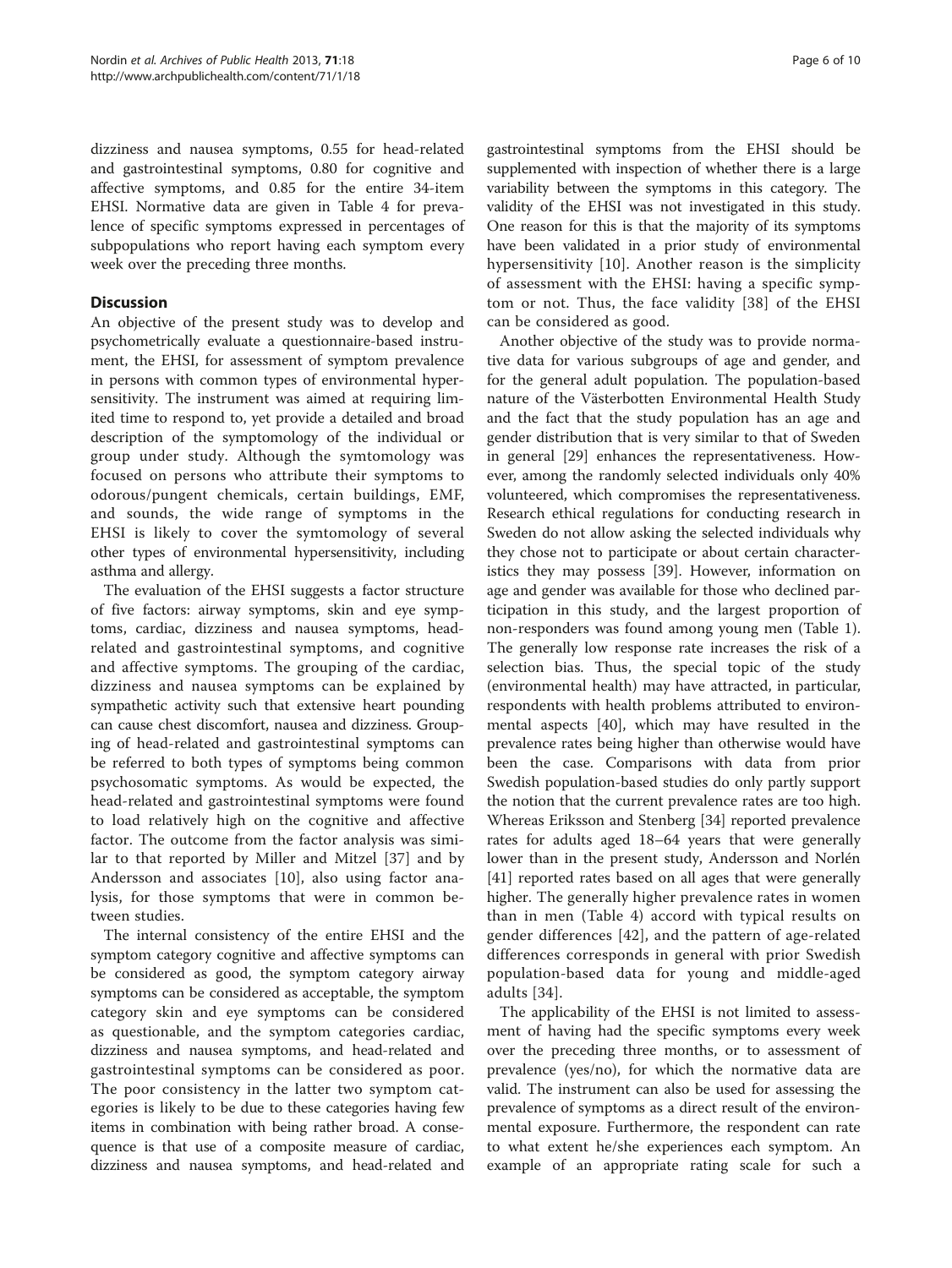|                                               |                |             | Middle-     | Middle-     |             |             |             | All          |              |              |              | <b>Total</b> | <b>Total</b>             |
|-----------------------------------------------|----------------|-------------|-------------|-------------|-------------|-------------|-------------|--------------|--------------|--------------|--------------|--------------|--------------------------|
|                                               | Young<br>Young |             | aged        | aged        | Elderly     | Elderly     | All         | middle-      | All          | All          | All          | sample       | sample                   |
|                                               | women          | men         | women       | men         | women       | men         | young       | aged         | elderly      | women        | men          | unweighted   | weighted<br>$(n = 3406)$ |
|                                               | $(n = 441)$    | $(n = 265)$ | $(n = 597)$ | $(n = 455)$ | $(n = 860)$ | $(n = 788)$ | $(n = 706)$ | $(n = 1052)$ | $(n = 1648)$ | $(n = 1898)$ | $(n = 1508)$ | $(n = 3406)$ |                          |
| Airway symptoms                               |                |             |             |             |             |             |             |              |              |              |              |              |                          |
| Asthma or wheezing                            | 5.0            | 6.0         | 6.9         | 7.7         | 11.0        | 11.4        | 5.4         | 7.2          | 11.2         | 8.3          | 9.4          | 8.8          | 8.1                      |
| Shortness of breath                           | 7.7            | 6.4         | 8.2         | 7.5         | 11.6        | 12.2        | 7.2         | 7.9          | 11.9         | 9.6          | 9.7          | 9.7          | 9.0                      |
| Nasal congestion/discharge                    | 28.1           | 21.9        | 25.0        | 21.8        | 25.1        | 29.2        | 25.8        | 23.6         | 27.1         | 25.8         | 25.7         | 25.7         | 25.0                     |
| Postnasal drip                                | 8.4            | 6.8         | 9.0         | 6.8         | 12.2        | 9.4         | 7.8         | 8.1          | 10.8         | 10.3         | 8.2          | 9.3          | 8.7                      |
| Excessive mucus production                    | 3.4            | 3.8         | 4.2         | 5.7         | 8.1         | 8.8         | 3.5         | 4.8          | 8.4          | 5.8          | 7.0          | 6.3          | 5.7                      |
| Nasal mucosa irritation/dryness               | 13.8           | 8.7         | 22.8        | 12.5        | 28.8        | 17.8        | 11.9        | 18.3         | 23.5         | 23.4         | 14.6         | 19.5         | 17.3                     |
| Sneezing                                      | 27.9           | 20.4        | 24.1        | 23.7        | 30.8        | 26.8        | 25.1        | 24.0         | 28.9         | 28.0         | 24.7         | 26.6         | 25.6                     |
| Coughing                                      | 15.4           | 12.5        | 17.3        | 16.0        | 23.3        | 20.8        | 14.3        | 16.7         | 22.1         | 19.5         | 17.9         | 18.8         | 17.4                     |
| Throat irritation/hoarseness                  | 11.6           | 9.8         | 12.7        | 10.8        | 19.8        | 17.1        | 10.9        | 11.9         | 18.5         | 15.6         | 13.9         | 14.9         | 13.8                     |
| Skin and eye symptoms                         |                |             |             |             |             |             |             |              |              |              |              |              |                          |
| Facial itching/stinging/tightness/heat        | 5.9            | 0.4         | 6.5         | 3.3         | 7.2         | 3.8         | 3.8         | 5.1          | 5.6          | 6.7          | 3.1          | 5.1          | 4.6                      |
| Facial redness                                | 7.0            | 3.0         | 8.2         | 4.2         | 7.2         | 4.1         | 5.5         | 6.5          | 5.7          | 7.5          | 3.9          | 5.9          | 5.5                      |
| Dry facial skin                               | 37.2           | 15.1        | 24.3        | 13.4        | 20.0        | 8.5         | 28.9        | 19.6         | 14.5         | 25.3         | 11.1         | 19.1         | 19.1                     |
| Body itching                                  | 14.3           | 5.7         | 14.1        | 13.2        | 14.5        | 12.4        | 11.0        | 13.7         | 13.5         | 14.3         | 11.5         | 13.1         | 12.2                     |
| Eye irritation/burning                        | 8.6            | 7.5         | 14.4        | 9.9         | 18.8        | 13.5        | 8.2         | 12.5         | 16.3         | 15.1         | 11.3         | 13.4         | 12.1                     |
| Dry eyes                                      | 11.8           | 7.2         | 14.7        | 8.8         | 21.6        | 11.3        | 10.1        | 12.2         | 16.7         | 17.2         | 9.8          | 13.9         | 12.5                     |
| Cardiac, dizziness and<br>nausea symptoms     |                |             |             |             |             |             |             |              |              |              |              |              |                          |
| Heart pounding                                | 8.8            | 1.9         | 8.9         | 6.4         | 12.1        | 7.0         | 6.2         | 7.8          | 9.6          | 10.3         | 5.9          | 8.4          | 7.5                      |
| Chest discomfort                              | 6.8            | 3.4         | 5.4         | 5.3         | 7.6         | 7.4         | 5.5         | 5.3          | 7.5          | 6.7          | 6.0          | 6.4          | 6.0                      |
| Dizziness/lightheadedness                     | 10.9           | 1.5         | 8.9         | 3.3         | 10.6        | 7.6         | 7.4         | 6.5          | 9.2          | 10.1         | 5.2          | 8.0          | 6.9                      |
| Nausea                                        | 14.3           | 2.3         | 7.2         | 5.5         | 5.8         | 2.8         | 9.8         | 6.5          | 4.4          | 8.2          | 3.5          | 6.1          | 6.1                      |
| Head-related and<br>gastrointestinal symptoms |                |             |             |             |             |             |             |              |              |              |              |              |                          |
| Headache                                      | 41.0           | 23.8        | 36.3        | 24.0        | 23.1        | 9.9         | 34.6        | 31.0         | 16.8         | 31.5         | 16.6         | 24.9         | 25.9                     |
| Head pressure                                 | 10.7           | 3.8         | 9.5         | 5.5         | 4.9         | 2.7         | 8.1         | 7.8          | 3.8          | 7.7          | 3.7          | 5.9          | 6.0                      |
| Head fullness                                 | 19.0           | 9.8         | 15.1        | 10.5        | 11.9        | 6.0         | 15.6        | 13.1         | 9.0          | 14.5         | 8.0          | 11.7         | 11.9                     |
| Abdominal gas                                 | 44.9           | 32.5        | 37.7        | 37.1        | 37.0        | 30.8        | 40.2        | 37.5         | 34.0         | 39.0         | 33.0         | 36.4         | 36.5                     |
| Abdominal swelling/bloating                   | 29.7           | 7.2         | 21.9        | 11.2        | 17.1        | 8.8         | 21.2        | 17.3         | 13.1         | 21.5         | 9.2          | 16.1         | 15.8                     |
|                                               |                |             |             |             |             |             |             |              |              |              |              |              |                          |

<span id="page-6-0"></span>Table 4 Percentage reporting having had symptoms every week over the preceding three months, constituting normative data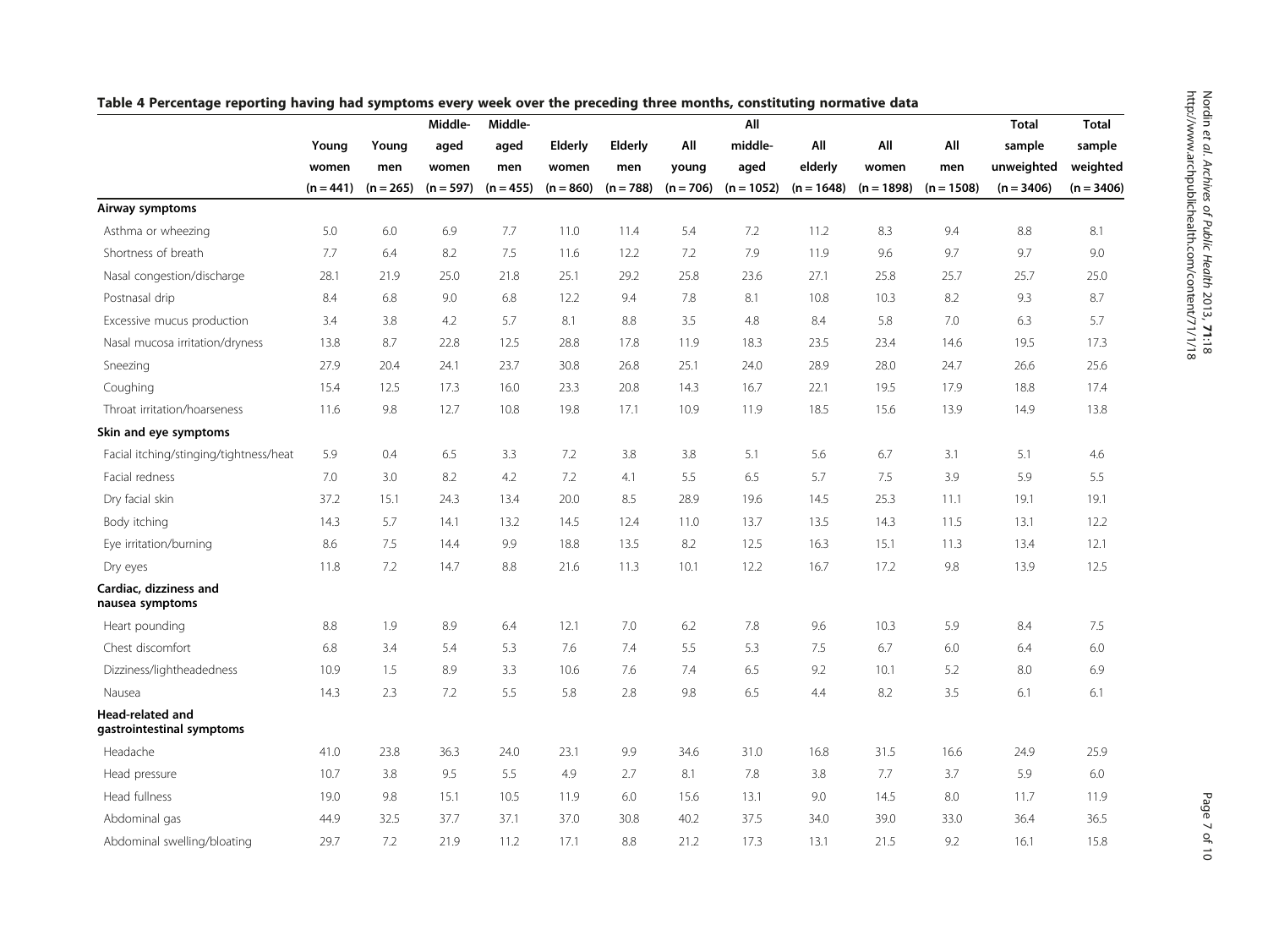| Table 4 Percentage reporting having had symptoms every week over the preceding three months, constituting normative data (Continued) |  |  |
|--------------------------------------------------------------------------------------------------------------------------------------|--|--|
|--------------------------------------------------------------------------------------------------------------------------------------|--|--|

| Cognitive and affective symptoms |      |      |      |      |      |      |      |      |      |      |      |      |      |
|----------------------------------|------|------|------|------|------|------|------|------|------|------|------|------|------|
| Memory difficulties              | 13.4 | 9.8  | 20.3 | 14.1 | 14.8 | 17.1 | 12.0 | 17.6 | 15.9 | 16.2 | 14.9 | 15.6 | 14.7 |
| Concentration difficulties       | 24.9 | 16.6 | 22.3 | 16.0 | 13.7 | 8.8  | 21.8 | 19.6 | 11.3 | 19.0 | 12.3 | 16.1 | 16.7 |
| Absent-minded                    | 33.8 | 23.8 | 25.3 | 15.8 | 15.5 | 12.2 | 30.0 | 21.2 | 13.9 | 22.8 | 15.3 | 19.5 | 20.7 |
| General discomfort               | 12.2 | 3.8  | 8.5  | 7.5  | 4.0  | 2.7  | 9.1  | 8.1  | 3.3  | 7.3  | 4.3  | 6.0  | 6.3  |
| Sleep disturbance                | 26.1 | 16.6 | 32.3 | 22.6 | 33.6 | 19.5 | 22.5 | 28.1 | 26.9 | 31.5 | 20.0 | 26.4 | 24.9 |
| Fatigue                          | 62.8 | 41.1 | 55.6 | 39.6 | 38.6 | 25.8 | 54.7 | 48.7 | 32.5 | 49.6 | 32.6 | 42.1 | 43.2 |
| Irritable/edgy                   | 31.7 | 21.5 | 26.3 | 17.1 | 10.3 | 7.7  | 27.9 | 22.3 | 9.1  | 20.3 | 13.0 | 17.1 | 18.6 |
| Worried                          | 29.3 | 18.1 | 21.4 | 18.0 | 17.4 | 9.1  | 25.1 | 20.0 | 13.5 | 21.4 | 13.4 | 17.9 | 18.6 |
| Tensed/nervous                   | 23.4 | 8.3  | 16.2 | 10.8 | 7.0  | 2.7  | 17.7 | 13.9 | 4.9  | 13.7 | 6.1  | 10.3 | 11.1 |
| Depressed                        | 31.5 | 16.2 | 18.1 | 15.2 | 14.8 | 8.0  | 25.8 | 16.8 | 11.5 | 19.7 | 11.6 | 16.1 | 17.0 |

Young = 18–34 years, middle-aged = 35–54 years, elderly = 55–79 years.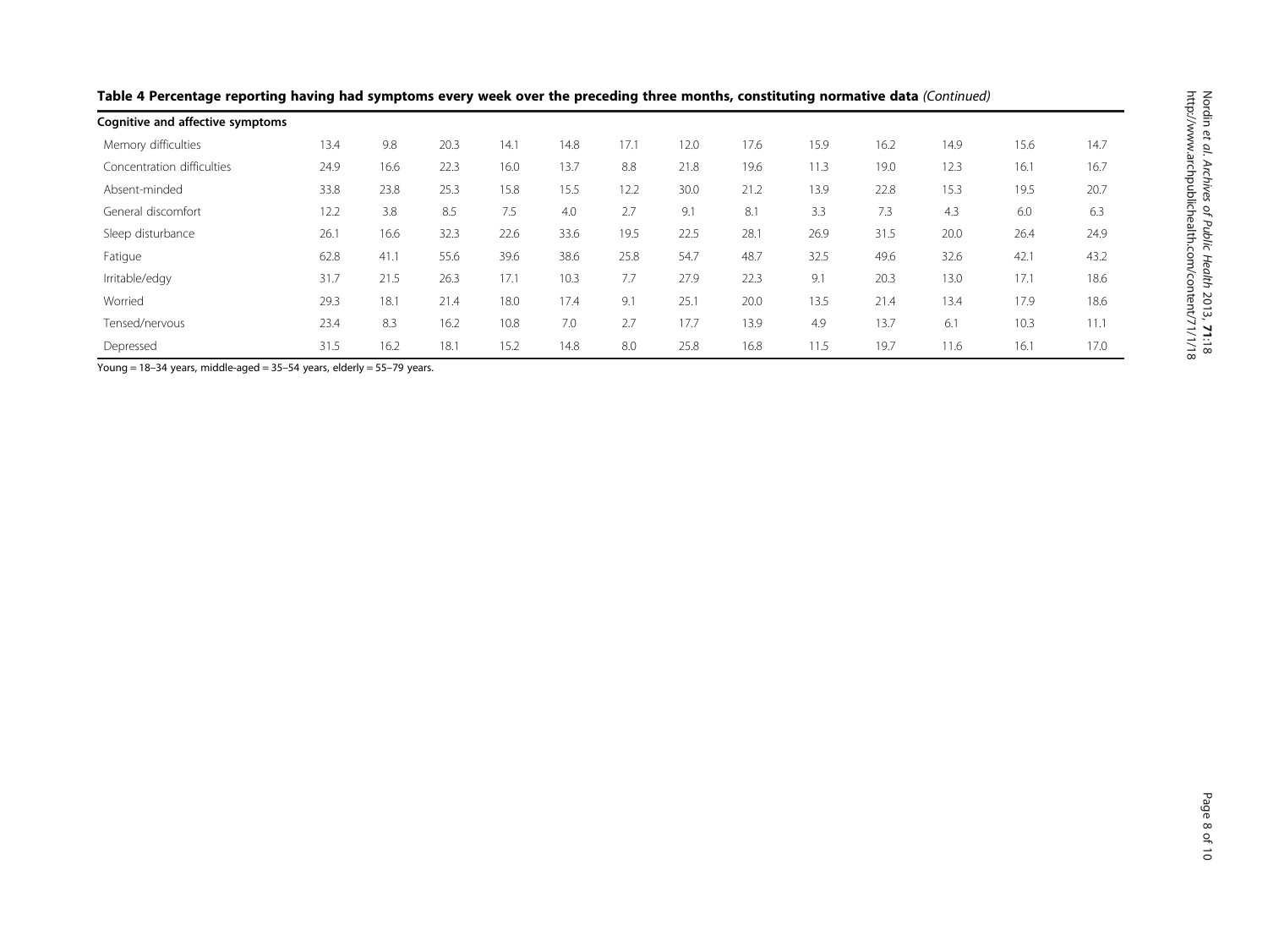<span id="page-8-0"></span>purpose is the Environmental Annoyance Scale, which is a category scale with seven semantic descriptors [Not at all (0), a little (1), partly (2), pretty much (3), rather much (4), to a large extent (5), and extremely much (6)], and with ratio-scale properties and good reliability and validity [\[43\]](#page-9-0).

## Conclusions

The 34-item EHSI for assessment of symptoms in various types of environmental hypersensitivity requires limited time to respond to, yet provides a detailed and broad description of the symptomology, including airway, skin, eye, cardiac, dizziness, nausea, head-related, gastrointestinal, cognitive and affective symptoms. Measures of internal consistency suggest that symptom prevalence can reliably be combined for a composite measure for the entire EHSI and for the symptom categories airway symptoms, skin and eye symptoms, and cognitive and affective symptoms. In contrast, caution should be taken when combining items for the symptom categories cardiac, dizziness and nausea symptoms, and head-related and gastrointestinal symptoms. Normative data for various subgroups of age and gender, and for the general adult population are available for having had the specific symptoms every week over the preceding three months.

#### Competing interests

The authors declare that they have no competing interests.

#### Authors' contributions

All authors contributed in planning the study. SN and EP organized the data collection. SN drafted the article, and EP, ASC and BS read and approved the final version of the manuscript.

#### Acknowledgements

This study was supported by grants from the European territorial cooperation program Botnia-Atlantica, Region Västerbotten (Sweden), and the Regional Council of Ostrobothnia (Finland). We gratefully acknowledge Annika Glader for supervising the TEMA project of which this work was part.

#### Author details

<sup>1</sup>Department of Psychology, Umeå University, Umeå SE-90187, Sweden. 2 Department of Public Health and Clinical Medicine, Umeå University, Umeå 414 SE-90187, Sweden.

#### Received: 20 April 2013 Accepted: 27 June 2013 Published: 9 July 2013

#### References

- International Commission on Non-Ionizing Radiation Protection: Guidelines for limiting exposure to time-varying electric, magnetic, and electromagnetic fields (up to 300 GHz). Health Phys 1998, 74:494–522.
- 2. Rubin GJ, Rosa Nieto-Hernandez R, Wessely S: Idiopathic environmental intolerance attributed to electromagnetic fields (formerly 'electromagnetic hypersensitivity'): an updated systematic review of provocation studies. Bioelectromagnetics 2010, 31:1–11.
- Szemerszky R, Köteles F, Lihi R, Bárdos G: Polluted places or polluted minds? An experimental sham-exposure study on background psychological factors of symptom formation in 'Idiophatic Environmental Intolerance attributed to electromagnetic fields'. Int J Hyg Environ Health 2010, 213:387–394.
- Witthöft M, Rubin GJ: Are media warnings about the adverse health effects of modern life self-fulfilling? An experimental study on idiopathic environmental intolerance attributed to electromagnetic fields (IEI-EMF). J Psychosom Res 2013, 74:206–212.
- 5. Labarge AS, McCaffrey RJ: Multiple chemical sensitivity: a review of the theoretical and research literature. Neuropsychological Review 2010, 10:183–211.
- 6. Hodgson MJ, Addorisio MR: Exposures in indoor environments. In Textbook of Clinical Occupational and Environmental Medicine. 2nd edition. Edited by Rosenstock L, Cullen MR, Brodkin CA, Redlich CA. Philadelphia: Elsevier Saunders; 2005:1133–1142.
- 7. Genuis SJ, Lipp CT: Electromagnetic hypersensitivity: fact or fiction? Sci Total Environ 2012, 414:103–112.
- 8. Baguley DM: Hyperacusis. J Royal Soc Med 2003, 96:582-585.
- 9. Nordin S, Söderholm A, Palmquist E, Andersson L, Claeson A-S, Nordin M: Miljökänslighet: den osynliga folksjukdomen. Ett detektivarbete kring orsakerna till miljörelaterad överkänslighet. In Byggnadsrelaterad ohälsa i Kvarkenregionen - nio delprojekt om miljökänslighet, luftkvalitet och sjuka hus ur ett tvärvetenskapligt perspektiv hälsa. Edited by Osterberg M. Vasa: Novia produktion och publikation; 2012:30–43. Series R: Report no.
- 10. Andersson MJE, Andersson L, Bende M, Millqvist E, Nordin S: The idiopathic environmental intolerance symptom inventory: development, evaluation and application. J Occup Environ Med 2009, 51:838-847.
- 11. Edvardsson B, Stenberg B, Bergdahl J, Eriksson N, Lindén G, Widman L: Medical and social prognoses of non-specific building-related symptoms (Sick Building Syndrome): a follow-up study of patients previously referred to hospital. Int Arch Occup Environ Health 2008, 81:805–812.
- 12. Hillert L, Berglind N, Arnetz BB, Bellander T: Prevalence of self-reported hypersensitivity to electric or magnetic fields in a population-based questionnaire survey. Scand J Work Environ Health 2002, 28:33–41.
- 13. Andersson G, Lindvall N, Hursti T, Carlbring P: Hypersensitvity to sound (hyperacusis): a prevalence study conducted via the internet and post. Int J Audiol 2002, 41:545–54.
- 14. Bergdahl J, Stenberg B, Eriksson N, Lindén G, Widman L: Coping and selfimage in patients with visual display terminal-related skin symptoms and perceived hypersensitivity to electricity. Int Arch Occup Environ Health 2004, 77:538–542.
- 15. Johansson A, Nordin S, Heiden M, Sandström M: Symptoms, personality traits, and stress in people with mobile phone-related symptoms and electromagnetic hypersensitivity. J Psychosom Res 2010, 68:37–45.
- 16. Lipson JG: Multiple chemical sensitivities: stigma and social experiences. Med Anthropol 2004, 18:200–213.
- 17. Larsson C, Mårtensson L: Experiences of problems in individuals with hypersensitivity to odours and chemicals. J Clin Nurs 2009, 18:737–744.
- 18. Skovbjerg S, Brorson S, Rasmussen A, Johansen JD, Elberling J: Impact of self-reported multiple chemical sensitivity on everyday life: a qualitative study. Scand J Publ Health 2009, 37:621–626.
- 19. Gibson PR: Of the world but not in it: barriers to community access and education for persons with environmental sensitivities. Health Care Women Int 2010, 31:3–16.
- 20. Söderholm A, Söderberg A, Nordin S: The experience of livina with sensory hyperreactivity: accessibility, financial security and social relationships. Health Care Women Int 2011, 32:686–707.
- 21. Shepherd D, Welch D, Dirks KN, Mathews R: Exploring the relationship between noise sensitivity, annoyance and health-related quality of life in a sample of adults exposed to environmental noise. Int J Environ Res Publ Health 2010, 7:3579–3594.
- 22. Nordin M, Andersson L, Nordin S: Coping strategies, social support and responsibility in chemical intolerance. J Clin Nurs 2010, 19:2162–2173.
- 23. Stenberg B, Bergdahl J, Edvardsson B, Eriksson N, Lindén G, Widman L: Medical and social prognosis for patients with perceived hypersensitivity to electricity and skin symptoms related to the use of visual display terminals. Scand J Work Environ Health 2002, 28:349-357.
- 24. Millqvist E: Mechanisms of increased airway sensitivity to occupational chemicals and odors. Curr Opin Allergy Clin Immunol 2008, 8:135–139.
- 25. Fiedler N, Kelly-McNeil K, Ohman-Strickland P, Zhang J, Ottenweller J, Kipen HM: Negative affect and chemical intolerance as risk factors for buildingrelated symptoms: a controlled exposure study. Psychosom Med 2008, 70:254–262.
- 26. Miller CS, Prihoda TJ: The environmental exposure and sensitivity inventory (EESI): a standardized approach for measuring chemical